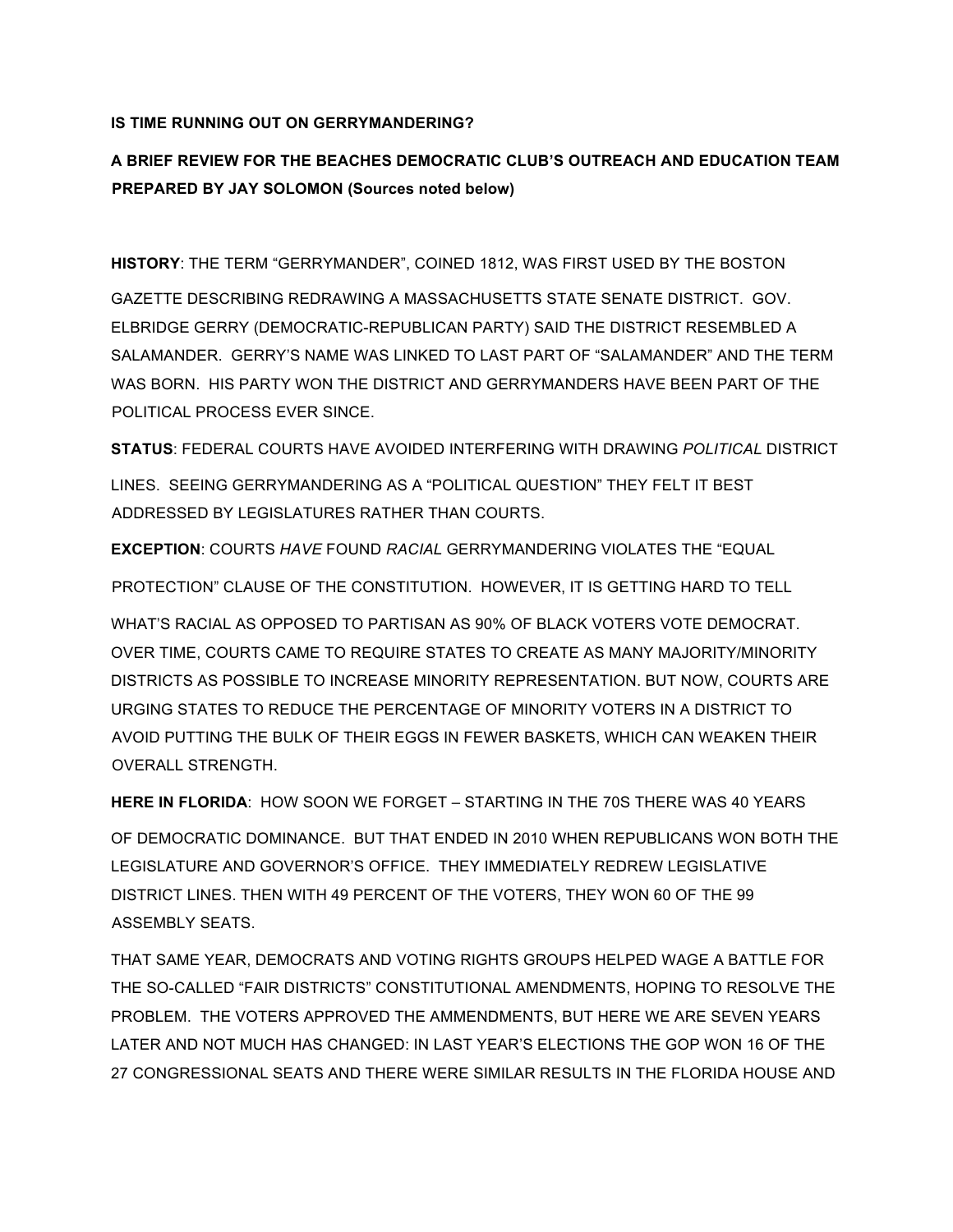SENATE. AND REMEMBER, FLORIDA HAS 265-THOUSAND MORE REGISTERED DEMOCRATS THAN REPUBLICANS.

**RESEARCH:** THE BRENNAN CENTER FOR JUSTICE AT THE NYU SCHOOL OF LAW LAST YEAR MEASURED RESULTS FOR 2002 2012, 2014 AND 2016 IN THREE DIFFERENT WAYS. THEY LOOKED AT WHETHER A PARTY WON MORE OR FEWER SEATS THAN IT SHOULD BASED ON THE VOTES CAST IN THAT STATE -- COMPARED TO CERTAIN SIMILAR DISTRICTS ACROSS THE COUNTRY. THE RESEARCHERS FOUND WHERE A POLITICAL PARTY DICTATED DISTRICT LINES THERE WAS LESS THAN A 5-PERCENT CHANCE THE STATE'S ELECTION RESULTS COULD HAVE HAPPENED – *IN THE ABSENCE OF GERRYMANDERING*.

IN FLORIDA AND SEVERAL OTHER STATES, THEY REPORTED, THE FINDINGS SUGGEST COURT-MODIFIED PLANS HAVEN'T SUFFICIENTLY CORRECTED THE PARTISAN STANCE OF THE ORIGINAL MAPS.

**ALTERNATIVES:** MEANWHILE, MAPS DRAWN BY COMMISSIONS AND SPLIT-CONTROL STATE GOVERNMENTS IN OTHER STATES WERE SHOWING LOWER LEVELS OF PARTISAN BIAS. SOME ENCOURAGING NEWS: MEDIA REPORTS INDICATE FLORIDA DEMOCRATS AND VOTING RIGHTS ORGANIZATIONS ARE MOVING IN THAT DIRECTION AND CALLING FOR AN INDEPENDENT REDISTRICTING COMMISSION TO DRAW DISTRICT LINES EVERY 10 YEARS.

**THAT'S THE PROLOG** – **HERE'**S **WHAT'S HAPPENING NOW** – AND COULD BE A BIG DEAL.

THIS MONTH (JANUARY 9), A PANEL OF FEDERAL JUDGES STRUCK DOWN NORTH CAROLINA'S CONGRESSIONAL MAP AS UNCONSTITUTIONAL. THE REASON – REPUBLICANS HAD DRAWN THE MAP IN A WAY TO ACHIEVE *POLITICAL* BALANCE.

AS STATED ABOVE: THE COURTS HAVE BEEN WILLING TO ENGAGE ON RACIAL GERRYMANDERING UNDER THE EQUAL PROTECTION CLAUSE OF THE CONSTITUTION – BUT AVOIDING CONSIDERING *POLITICAL* MOTIVATION IN DRAWING DISTRICT LINES, LEAVING THAT TO THE STATES.

**THE GAME-CHANGER**: THIS NEW, UNANIMOUS NORTH CAROLINA RULING IS THE **FIRST TIME** A FEDERAL COURT HAS BLOCKED A CONGRESSIONAL MAP BECAUSE OF A **PARTISAN** GERRYMANDER. ANALYSTS SAY THAT INSTANTLY ENDANGERED REPUBLICAN SEATS IN COMING ELECTIONS.

**INSIDE THE OPINION:** FEDERAL APPEALS COURT JUDGE JAMES WYNN, WHO WROTE THE OPINION, SAID THE STATE LEGISLATURE WAS "MOTIVATED BY INVIDIOUS PARTISAN INTENT"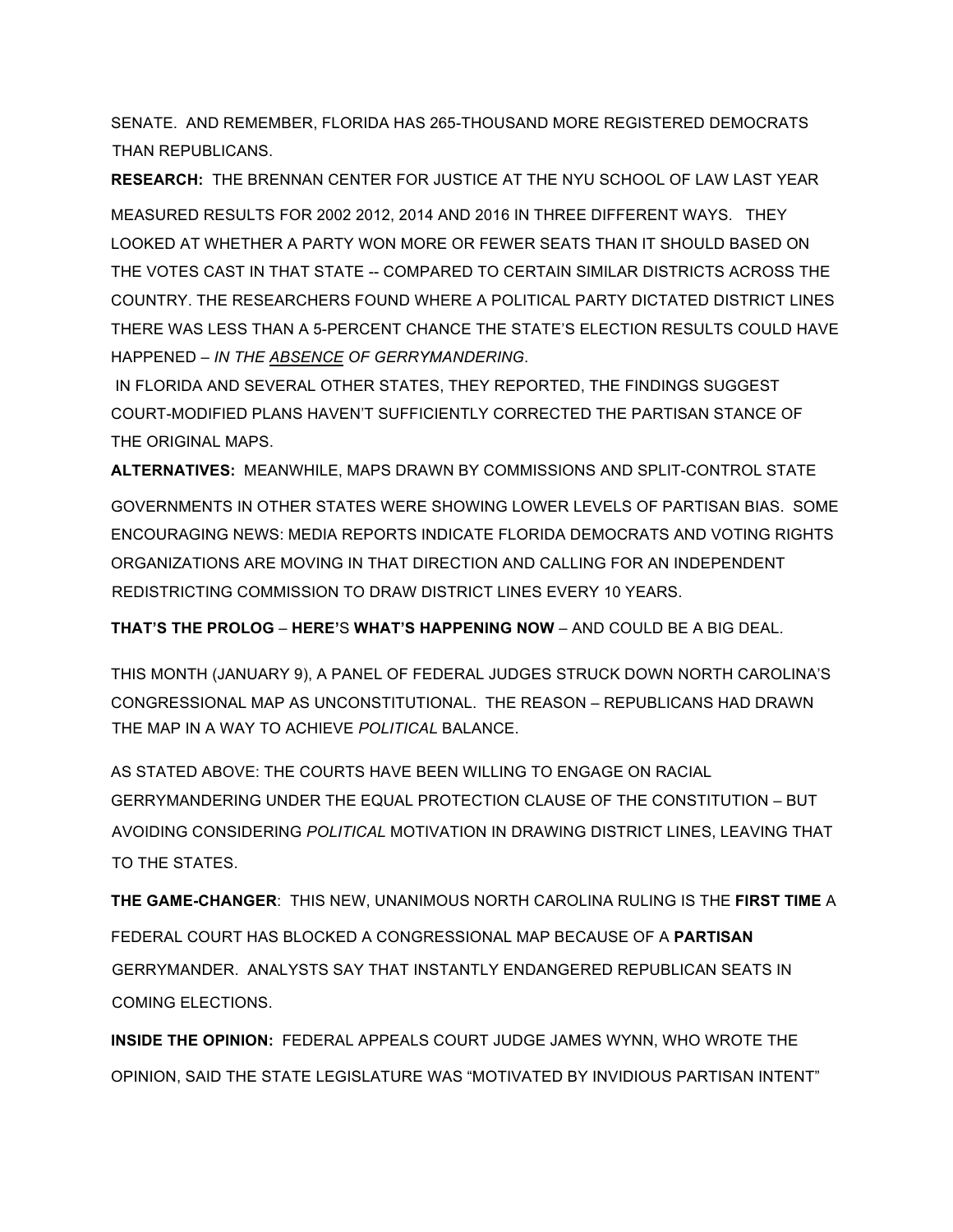WHEN IT CAME UP WITH A PLAN GIVING 10 OF 13 CONGRESSIONAL DISTRICTS TO REPUBLICANS – DESPITE THE FACT THERE ARE SOME 600 THOUSAND MORE DEMOCRATS IN NORTH CAROLINA THAN REPUBLICANS WHO ONLY HAVE ABOUT 30% OF THE REGISTERED VOTERS. THE RESULT, WYNN WROTE, *VIOLATED THE 14TH AMENDMENT'S GUARANTEE OF EQUAL PROTECTION.* 

THE RULING ALSO COMMANDED THE REPUBLICAN-DOMINATED LEGISLATURE TO RE-DO THE CONGRESSIONAL DISTRICTS **BY JANUARY 24**. HOWEVER, THE U.S. SUPREME COURT PUT THE LOWER COURT RULING ON HOLD BASED ON AN EMERGENCY APPEAL **JANUARY 18TH** FROM NORTH CAROLINA'S GOP LEADERS. LEGAL SCHOLARS SAY THIS APPEAL WILL PUT THE CASE ON HOLD UNTIL THE JUSTICES RULE IN AT LEAST ONE OF TWO PARTISAN GERRYMANDERING CASES CURRENLY BEFORE THEM (LIKELY MEANING THE CASE WILL NOT BE HEARD BEFORE THE NOVEMBER ELECTIONS).

**CONTEXT:** STILL, THE ACTUAL GERRYMANDERING DECISION STANDS. NEW YORK TIMES REPORTING SUGGESTS THAT IN ITSELF WILL GET THINGS MOVING ON THE TWO OTHER GERRYMANDERING CHALLENGES.

IN ONE OF THOSE CASES, LAST OCTOBER, THE COURT HEARD THAT REPUBLICANS HAD UNCONSTITUTIONALLY GERRYMANDERED WISCONSIN'S STATE ASSEMBLY IN AN ATTEMPT TO RELEGATE DEMOCRATS TO A PERMANENT MINORITY. IN THE OTHER CASE, THE JUSTICES WILL HEAR ARGUMENTS BY MARYLAND REPUBLICANS THAT THE *DEMOCRAT*-CONTROLLED LEGISLATURE REDREW HOUSE DISTRICTS TO FLIP A *REPUBLICAN*-HELD SEAT TO DEMOCRATIC CONTROL. (WHAT'S GOOD FOR THE GOOSE IS GOOD FOR THE GANDER.)

**ASSESSMENT**: OBSERVERS SAY, FOR YEARS THE SUPREME COURT HAS BEEN LOOKING FOR

A STANDARD TO DETERMINE WHEN A *PARTISAN* GERRYMANDER HAS CROSSED THE CONSTITUTIONAL LINE. GIVEN THE GROWING IDEOLOGICAL DIVIDE IN THE LAST DECADE – AND THE ADVENT OF POWERFUL MAP-DRAWING SOFTWARE TO FACILITATE THE COMPLICATED PROCESS – THE QUESTION RETURNS TO THE COURT WITH NEW URGENCY.

ONE LEGAL EXPERT ON GERRYMANDERING SAID—"CLEARLY THE COURTS HAVE REALIZED THAT THEY *DO* NEED TO STEP IN AND POLICE EXTREME PARTISAN GERRYMANDERS, AND THE